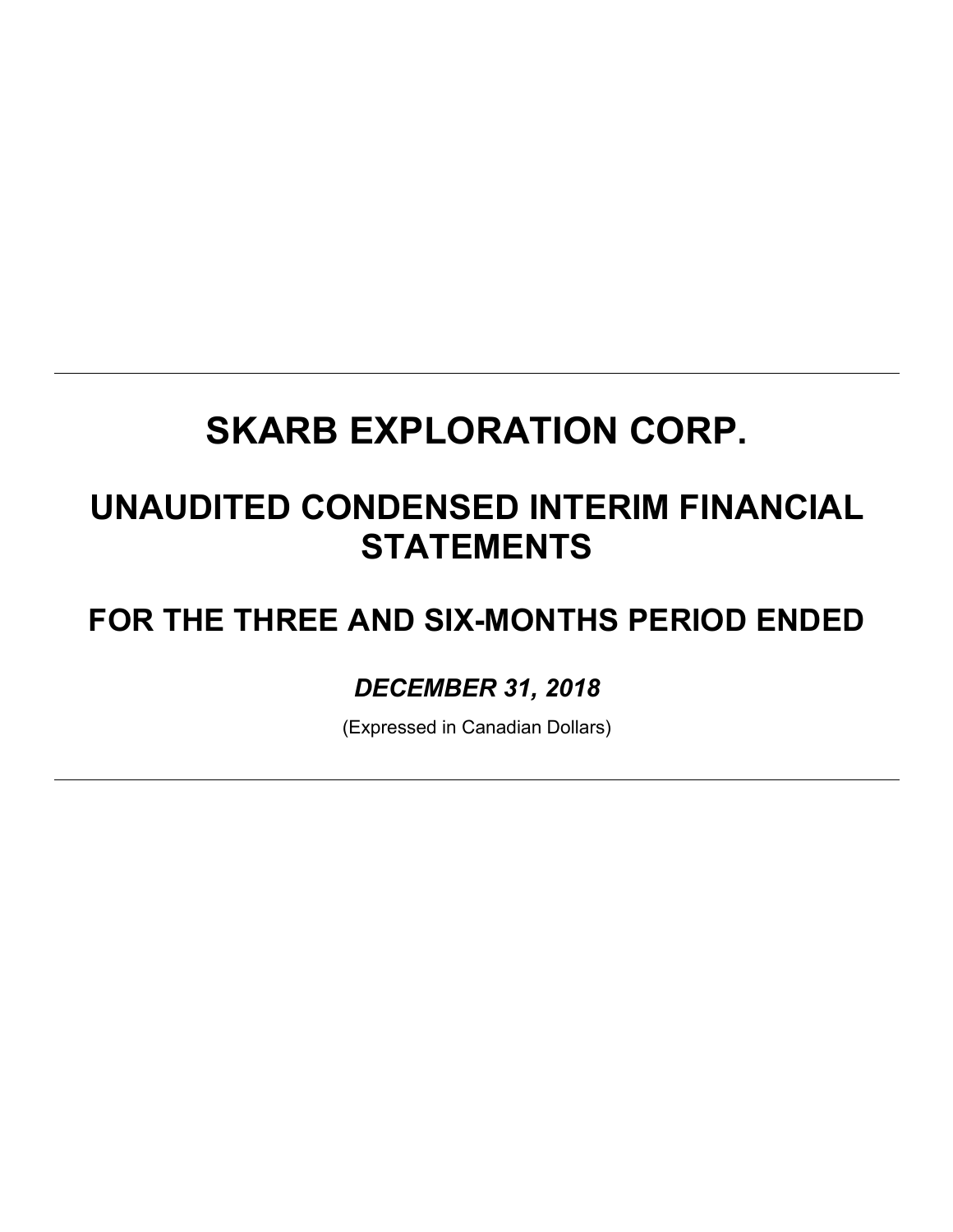## **Dated February 13, 2019**

#### **Management's Comments on Unaudited Interim Financial Statements**

The accompanying unaudited interim financial statements of Skarb Exploration Corp. for the three and six months ended December 31, 2018 have been prepared by management and approved by the Board of Directors of the Company.

In accordance with National Instrument 51-102 released by the Canadian Securities Administrators, the Company discloses that its auditors have not reviewed the unaudited interim financial statements for the three and six-month period ended December 31, 2018.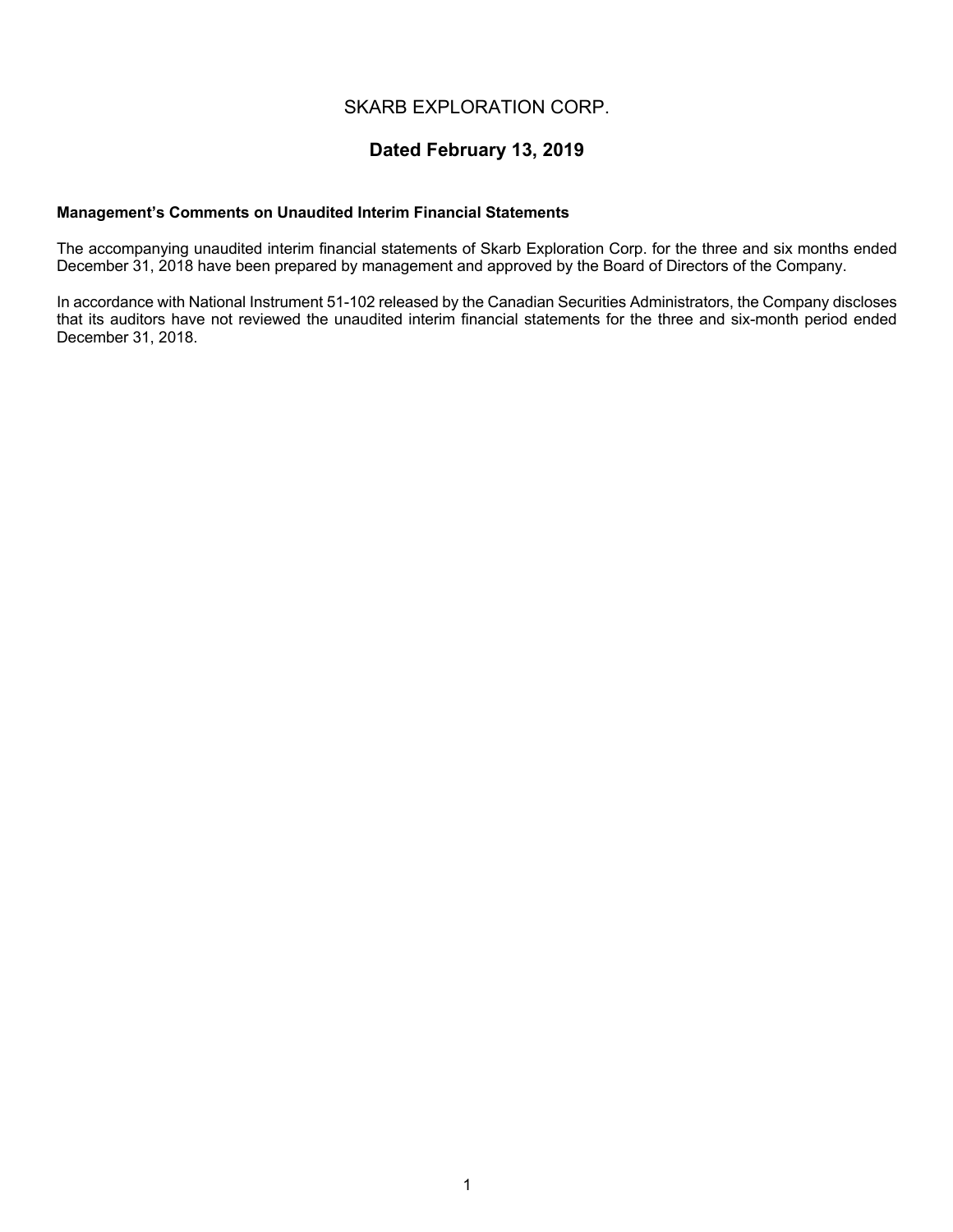#### **Interim Statements of Financial Position**

(Unaudited - Expressed in Canadian Dollars) As at December 31, 2018 and June 30, 2018

|                                          | <b>Note</b> | As at<br><b>December 31, 2018</b> | As at<br>June 30, 2018 |
|------------------------------------------|-------------|-----------------------------------|------------------------|
| <b>ASSETS</b>                            |             |                                   |                        |
| Current                                  |             |                                   |                        |
| Cash                                     |             | \$447,214                         | \$351,969              |
| <b>GST Receivable</b>                    |             | 975                               | 375                    |
|                                          |             | 448,189                           | \$352,344              |
| Non-Current                              |             |                                   |                        |
| Exploration & evaluation assets          | 4           | 68,103                            | 32,500                 |
| <b>TOTAL ASSETS</b>                      |             | \$516,292                         | \$384,844              |
|                                          |             |                                   |                        |
| <b>LIABILITIES</b>                       |             |                                   |                        |
| Current                                  |             |                                   |                        |
| Accounts payable and accrued liabilities |             | \$99,133                          | \$53,100               |
| Promissory notes                         | 5           | 27,000                            |                        |
| <b>TOTAL LIABILITIES</b>                 |             | \$126,133                         | \$53,100               |
|                                          |             |                                   |                        |
| <b>EQUITY</b>                            |             |                                   |                        |
| Share capital                            | 5           | \$498,150                         | \$385,000              |
| Special warrants                         | 5           |                                   |                        |
| Option reserve                           | 5           | 1,154                             |                        |
| Deficit                                  |             | (\$109, 145)                      | (53, 256)              |
| <b>TOTAL EQUITY</b>                      |             | \$390,159                         | \$331,744              |
|                                          |             |                                   |                        |
| <b>TOTAL LIABILITIES AND EQUITY</b>      |             | \$516,292                         | \$384,844              |

Nature of operations (Note 1) Subsequent event (Note 10)

These financial statements were authorized for issue by the Board of Directors on February 13, 2019

/s/ "*Craig Parry*" /s/ "Ota Hally"

**CRAIG PARRY, Chief Executive Officer OTA HALLY, Chief Financial Officer**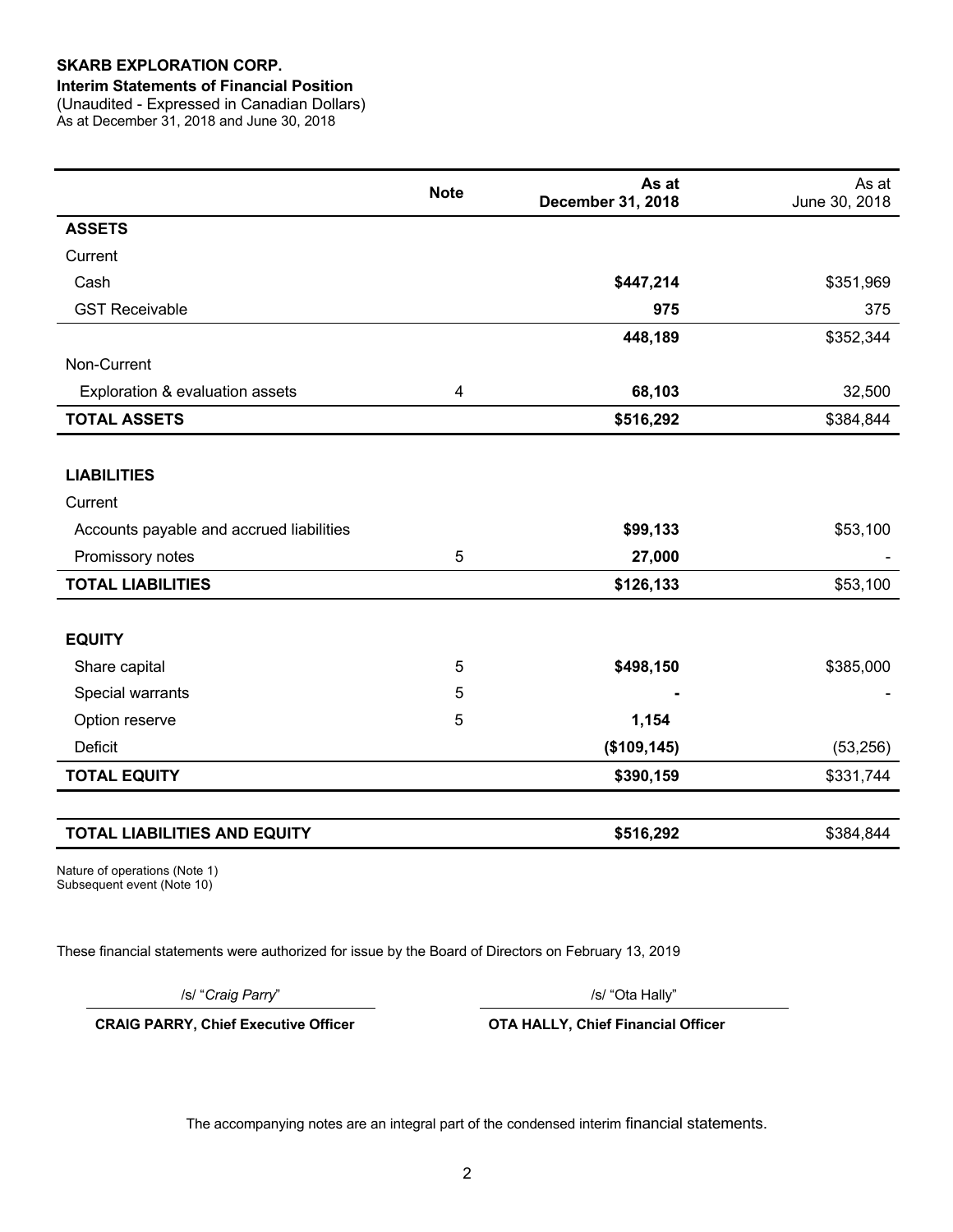### **Interim Statements of Loss and Comprehensive Loss**

(Unaudited - Expressed in Canadian Dollars)

|                                                                             | <b>Note</b> | For the three month<br><b>Period ended</b><br><b>December 31, 2018</b> |            | For the six month<br><b>Period ended</b><br>December 31, 2018 |            |
|-----------------------------------------------------------------------------|-------------|------------------------------------------------------------------------|------------|---------------------------------------------------------------|------------|
|                                                                             |             |                                                                        |            |                                                               |            |
| <b>Expenses</b>                                                             |             |                                                                        |            |                                                               |            |
| <b>Bank Fees</b>                                                            |             | \$                                                                     |            | \$                                                            | 420        |
| <b>Filing Fees</b>                                                          |             |                                                                        |            |                                                               | 18,017     |
| <b>Professional Fees</b>                                                    |             |                                                                        | 24,542     |                                                               | 36,298     |
| <b>Stock Based Compensation</b>                                             | 5           |                                                                        | 577        |                                                               | 1,154      |
| Loss and comprehensive loss                                                 |             | \$                                                                     | 25,119     | \$                                                            | 55,889     |
| Loss per common share - basic and diluted                                   | 2           | \$                                                                     | (0.00)     |                                                               | (0.00)     |
| Weighted average number of common shares<br>outstanding - basic and diluted |             |                                                                        | 20,530,940 |                                                               | 20,938,232 |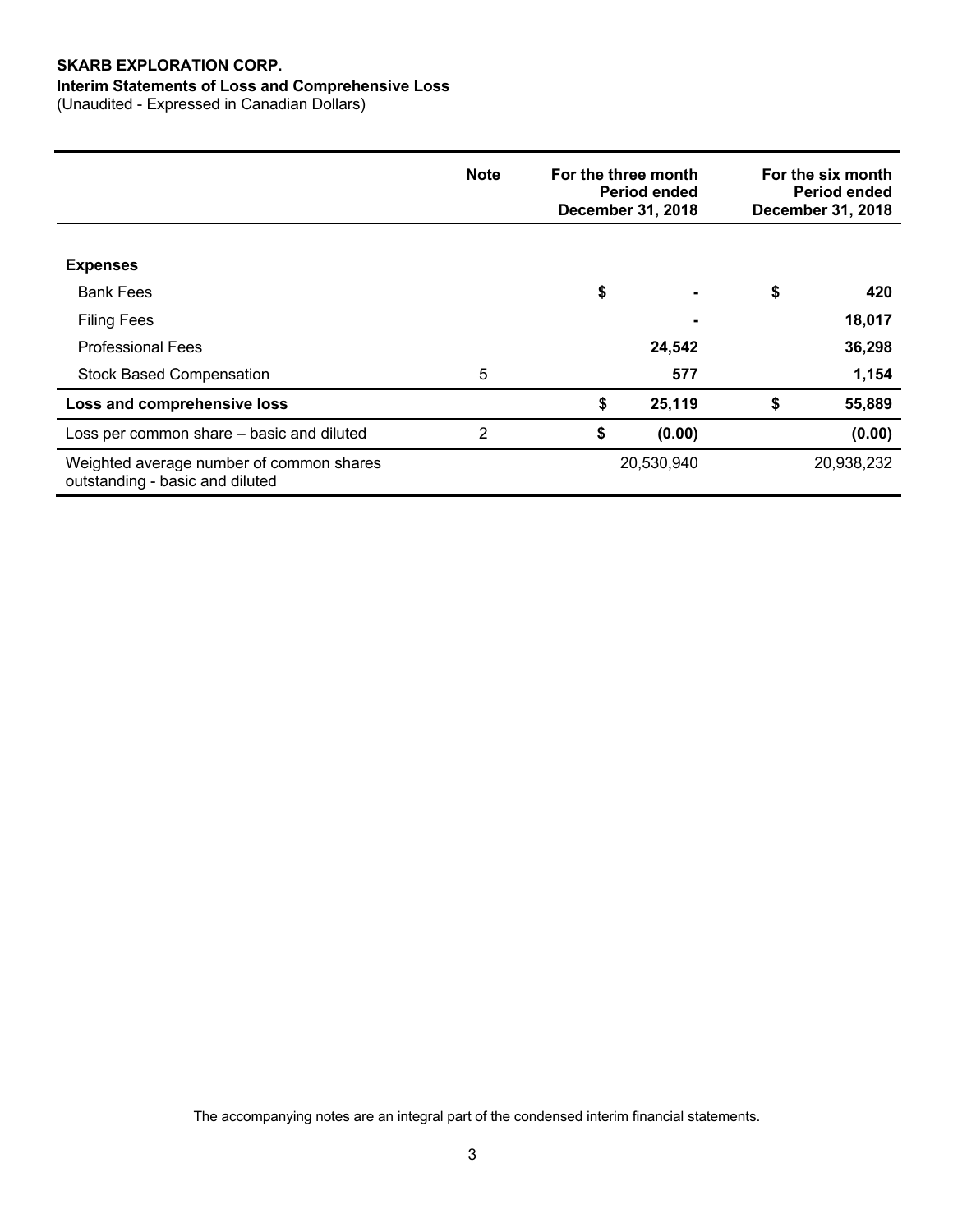## **Interim Statements of Changes in Equity**

(Unaudited - Expressed in Canadian Dollars)

|                                                       | <b>Note</b> | Number of<br>Common<br><b>Shares</b> | Number of<br>Special<br>Warrants | Share<br>Capital             | Special<br>Warrants | Option<br>Reserve | <b>Deficit</b> | Total      |
|-------------------------------------------------------|-------------|--------------------------------------|----------------------------------|------------------------------|---------------------|-------------------|----------------|------------|
| <b>Balance as at June</b><br>30, 2018                 |             | 21,350,000                           |                                  | \$385,000                    |                     |                   | (53, 256)      | 331,744    |
| Special warrants<br>issued                            | 5           |                                      | 1,401,500                        |                              | \$140,150           |                   |                | 140,150    |
| Share-based<br>Compensation                           |             |                                      |                                  |                              |                     | \$577             |                | 577        |
| Net Loss for the<br>period                            |             |                                      |                                  | $\qquad \qquad \blacksquare$ |                     |                   | (30, 770)      | (30, 770)  |
| Balance as at<br>September 30,<br>2018                |             | 21,350,000                           | 1,401,500                        | \$385,000                    | \$140,150           | \$577             | (\$84,026)     | \$441,701  |
| <b>Special Warrants</b><br><b>Converted to Shares</b> |             | 1,401,500                            | (1,401,500)                      | \$140,150                    | (\$140, 150)        |                   |                |            |
| Repurchase of<br><b>Shares</b>                        |             | (5,400,000)                          |                                  | (\$27,000)                   |                     |                   |                | (\$27,000) |
| Share-based<br>Compensation                           |             |                                      |                                  |                              |                     | \$577             |                | \$577      |
| Net Loss for the<br>period                            |             |                                      |                                  |                              |                     |                   | (\$25,119)     | (\$25,119) |
| <b>Balance as at</b><br><b>December 31, 2018</b>      |             | 17,351,500                           |                                  | \$498,150                    |                     | \$1,154           | (\$109, 145)   | \$390,159  |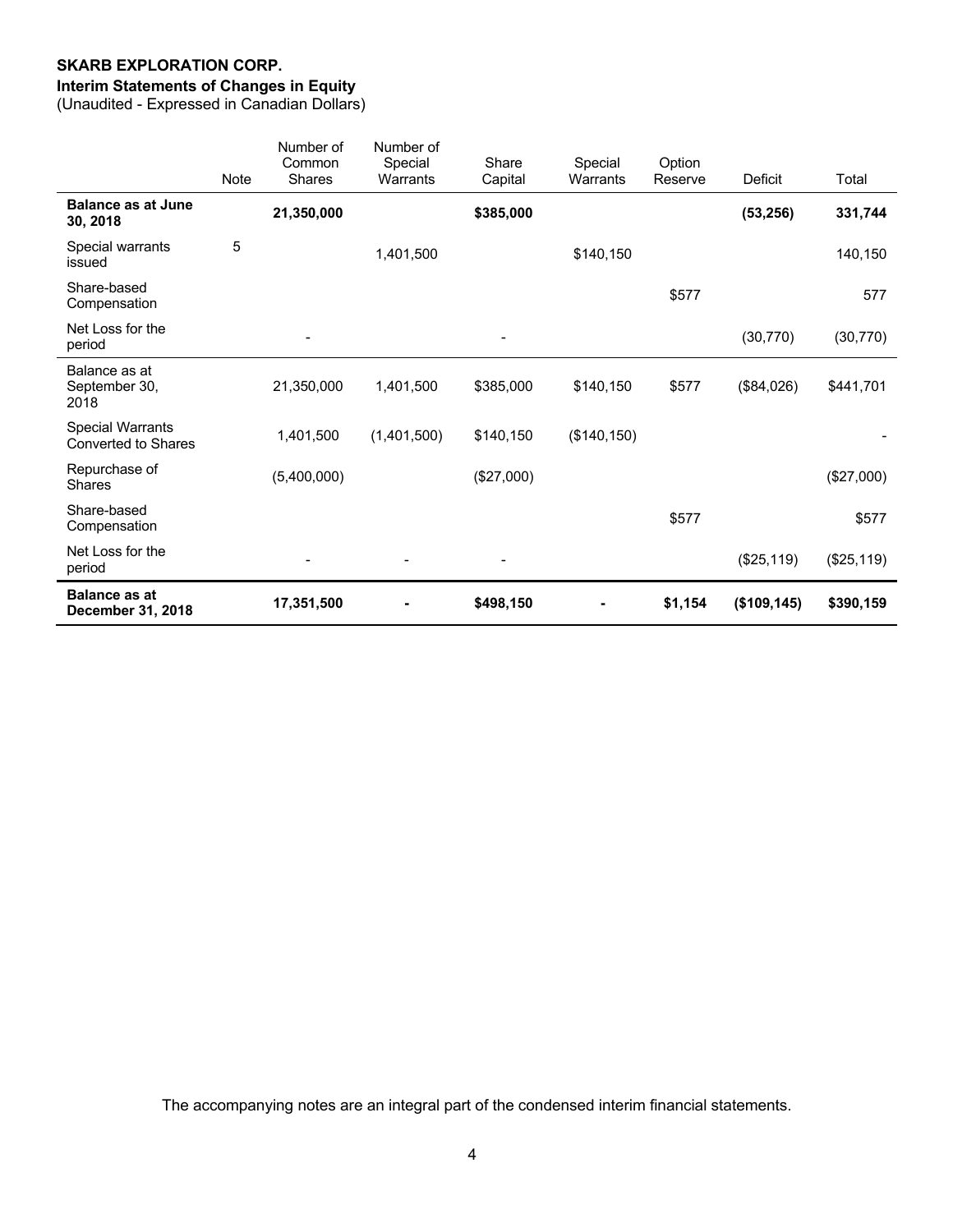#### **Notes to the Interim Financial Statements**

(Unaudited - Expressed in Canadian Dollars) For the three and six months ended December 31, 2018

|                                                                                          | <b>Note</b> | For the three month<br>period ended<br>December 31, 2018 | For the six month<br>period ended<br>December 31, 2018 |
|------------------------------------------------------------------------------------------|-------------|----------------------------------------------------------|--------------------------------------------------------|
| Cash flows from (used in) operating activities                                           |             |                                                          |                                                        |
| Net loss for the period                                                                  |             | (\$25,119)                                               | (\$55,889)                                             |
| Adjustments for items that do not represent changes in cash<br>and cash equivalents      |             |                                                          |                                                        |
| <b>Stock Based Compensation</b>                                                          | 5           | 577                                                      | 1,154                                                  |
| Changes in non-cash working capital                                                      |             |                                                          |                                                        |
| <b>GST Receivable</b>                                                                    |             | (557)                                                    | (600)                                                  |
| Accounts payable and accrued liabilities                                                 |             | 34,614                                                   | 46,033                                                 |
| Net cash generated (used) in operating activities                                        |             | \$9,515                                                  | (\$9,302)                                              |
| Cash flows used in investing activities<br>Additions of exploration and evaluation asset | 4           | (\$10,603)                                               | (\$35,603)                                             |
| Net cash (used) in investing activities                                                  |             | (\$10,603)                                               | (\$35,603)                                             |
| Cash flows provided by financing activities                                              |             |                                                          |                                                        |
| Share repurchase                                                                         |             | (\$27,000)                                               | (\$27,000)                                             |
| Issuance of special warrants                                                             | 5           |                                                          | 140,150                                                |
| Issuance of promissory notes                                                             | 5           | 27,000                                                   | 27,000                                                 |
| Net cash provided (used) by financing activities                                         |             |                                                          | \$140,150                                              |
| Change in cash                                                                           |             | (\$1,088)                                                | \$95,245                                               |
| Cash, beginning of period                                                                |             | 448,302                                                  | 351,969                                                |
| Cash, end of period                                                                      |             | \$447,214                                                | \$447,214                                              |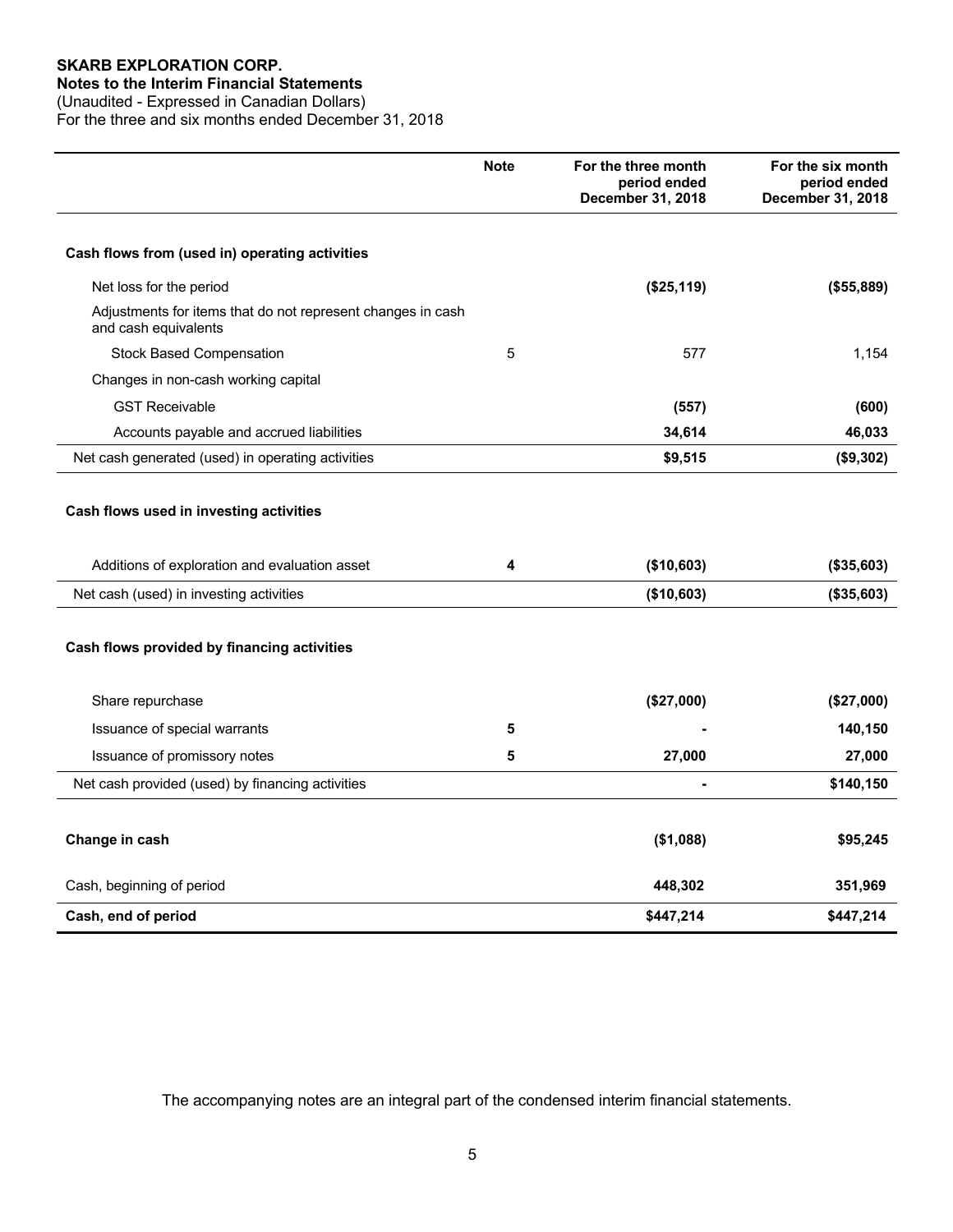#### 1. **NATURE OF OPERATIONS**

Skarb Exploration Corp. ("Skarb" or the "Company") was incorporated pursuant to the provisions of the Business Corporations Act of Ontario on March 6, 2018. The Company's head office is located at Suite 970 – 1055 West Hastings St Vancouver BC V6E 2E9 and the Company's registered and records office is located at: 4 Brule Gardens, Toronto, ON M6S 4J2.

The Company's principal business activities include the acquisition and exploration of mineral property assets. On March 14, 2018, the Company entered into an option agreement to obtain the sole and exclusive right and option to acquire a 100% right, title and interest in the RDR Gold Property located in the Province of Quebec. Please refer to Note 4 for details on RDR Gold Property.

The Company had a deficit of \$109,145 as at December 31, 2018, which has been funded by the issuance of equity. The Company's ability to continue its operations and exploration is dependent upon obtaining additional financing.

#### 2. **SIGNIFICANT ACCOUNTING POLICIES**

#### a) **Basis of Preparation**

The accounting policies followed by the Company as set out below have been consistently followed in the preparation of these financial statements.

#### b) **Statement of Compliance**

These financial statements for the periods ended December 31, 2018 have been prepared in accordance with International Financial Reporting Standards ("IFRS") as issued by the International Accounting Standards Board ("IASB") applicable to the preparation of interim financial statements including International Accounting Standard IAS 34 – Interim Financial Reporting.

#### c) **Basis of Presentation**

These financial statements have been prepared on a historical cost basis. In addition, these financial statements have been prepared using the accrual basis of accounting except for cash flow information. All monetary references expressed in these notes are references to Canadian dollar amounts ("\$").

#### d) **Functional and Presentation Currency**

These financial statements have been prepared in Canadian dollars, which is the Company's functional and presentation currency.

#### e) **Cash**

Cash includes cash on hand with a Canadian chartered bank.

#### f) **Exploration and evaluation assets**

All costs related to the acquisition, exploration and evaluation of mineral properties are capitalized as incurred and deferred until management establishes technical feasibility and economic feasibility of a property. When technical feasibility and commercial viability of a property is demonstrated, exploration and evaluation assets will be reclassified into property.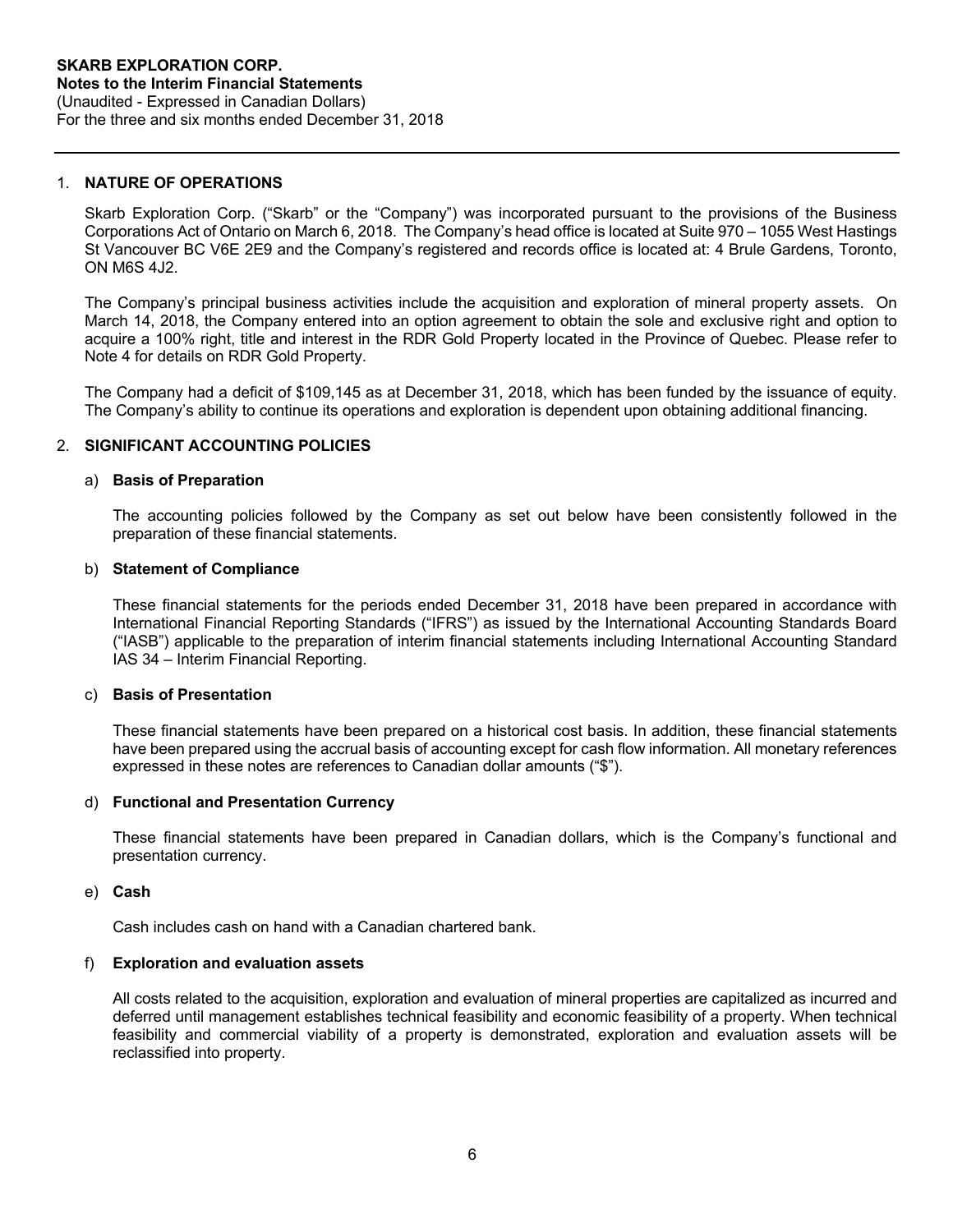#### f) **Exploration and evaluation assets (continued)**

The recoverability of mineral properties and exploration and development costs is dependent on the existence of economically recoverable reserves, the ability to obtain the necessary financing to complete the development of the reserves, and the profitability of future operations. The Company has not yet determined whether or not any of its future mineral properties contain economically recoverable reserves. Amounts capitalized to mineral properties as exploration and development costs do not necessarily reflect present or future values.

When properties are sold, proceeds are credited to the cost of the property. If no future capital expenditure is required and proceeds exceed costs, the excess proceeds are reported as a gain.

Exploration and evaluation assets are assessed for impairment when facts or circumstances suggest that the carrying value of an exploration and evaluation asset may exceed its recoverable amount. If any such indication exists, the recoverable amount of the asset is estimated in order to determine the extent of the impairment loss. The estimated recoverable amount is determined on an asset by asset basis, except where such assets do not generate cash flows independent of other assets, in which case the recoverable amount is estimated at the cash generating unit level. When facts and circumstances suggest that the carrying amount exceeds the recoverable amount, the Company will measure, present and disclose any resulting impairment loss.

#### g) **Share-based payment transaction**

The fair value of share options granted to employees is recognized as an expense over the vesting period with a corresponding increase in equity. The fair value is measured at the grant date and recognized over the period during which the options vest. The fair value of the options granted is measured using the Black-Scholes option pricing model, taking into account the terms and conditions upon which the options were granted. At each financial position reporting date, the amount recognized as an expense is adjusted to reflect the actual number of share options that are expected to vest.

#### h) **Loss per Share**

The Company presents basic and diluted loss per share data for its common shares, calculated by dividing the loss attributable to common shareholders of the Company by the weighted average number of common shares outstanding during the year. Diluted loss per share, where applicable, is determined by adjusting the loss attributable to common shareholders and the weighted average number of common shares outstanding for the effects of all warrants and options outstanding that may add to the total number of common shares.

#### i) **Financial Assets**

All financials instruments are classified and subsequently measured at amortised cost, fair value through other comprehensive income or fair value through profit or loss ("FVTPL"). Cash is measured at amortised cost.

#### j) **Financial liabilities**

All financial liabilities are initially recorded at fair value and designated upon inception as FVTPL or other financial liabilities.

Financial liabilities classified as other financial liabilities are initially recognized at fair value less directly attributable transaction costs. After initial recognition, other financial liabilities are subsequently measured at amortized cost using the effective interest method. The effective interest method is a method of calculating the amortized cost of a financial liability and of allocating interest expense over the relevant period. The effective interest rate is the rate that discounts estimated future cash payments through the expected life of the financial liability, or, where appropriate, a shorter period. The Company's accounts payable are classified as other financial liabilities. A financial liability is derecognized when the obligation under the liability is discharged or cancelled or expires.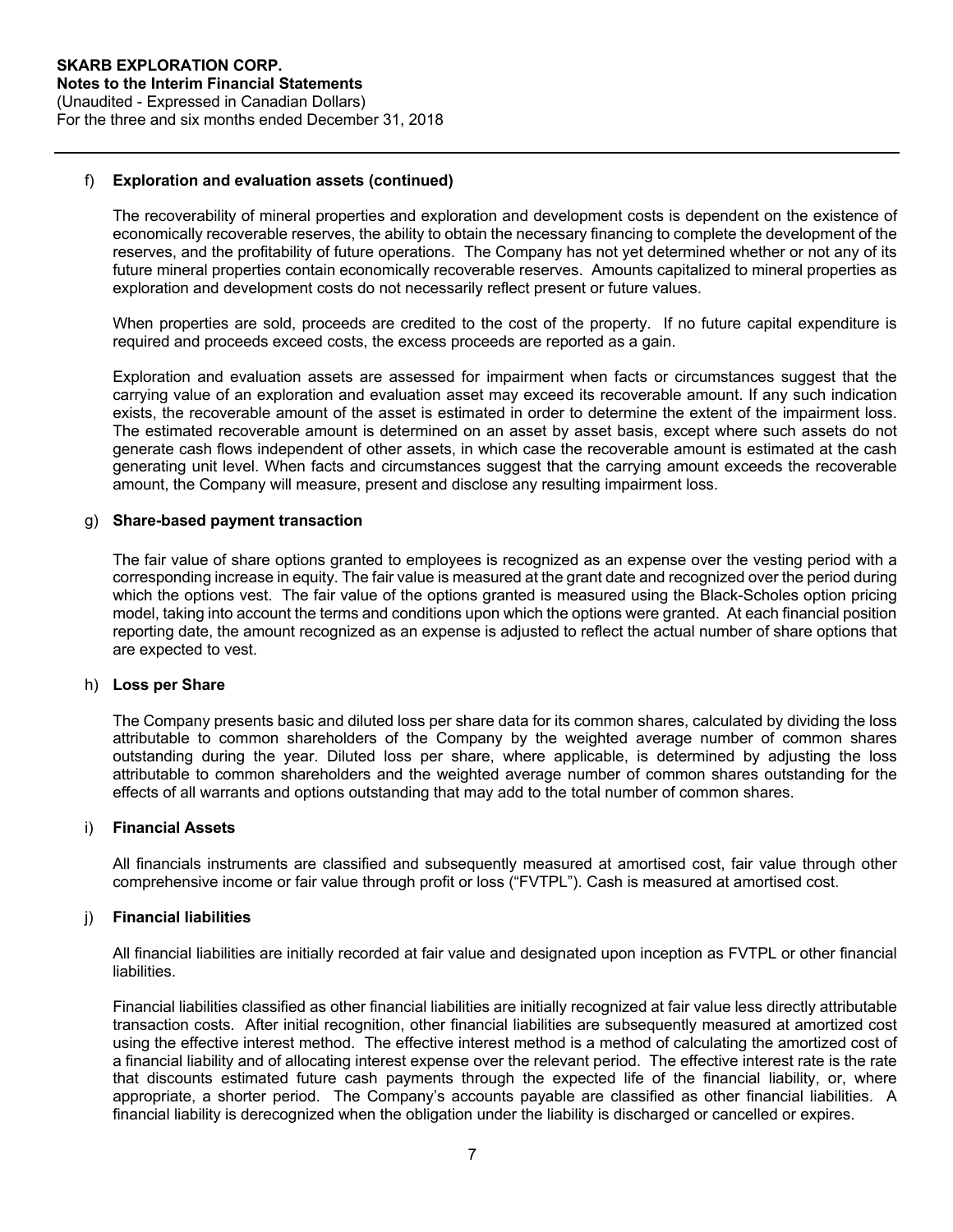#### l) **Future Accounting Pronouncements**

The following standards have not been adopted by the Company and are being evaluated:

#### IFRS 16 - Leases

The standard was issued in January 2016. It will result in almost all leases being recognised on the balance sheet by lessees, as the distinction between operating and finance leases is removed. Under the new standard, an asset (the right to use the leased item) and a financial liability to pay rentals are recognised. The only exceptions are short-term and low-value leases. The mandatory adoption date of the standard is January 1, 2019. The Company does not currently expect the standard to have a material impact on its financial statements.

#### **3. SIGNIFICANT ACCOUNTING ESTIMATES AND JUDGEMENTS**

The preparation of the financial statements requires management to make judgments, estimates and assumptions that affect the reported amounts of assets, liabilities, and contingent liabilities at the date of the financial statements and the reported amounts of revenues and expenses during the reporting period. Actual outcomes could differ from these estimates. These financial statements include estimates which, by their nature, are uncertain. The impacts of such estimates are pervasive throughout the financial statements, and may require accounting adjustments based on future occurrences. Revisions to accounting estimates are recognized in the period in which the estimate is revised and future periods if the revision affects both current and future periods. These estimates are based on historical experience, current and future economic conditions and other factors, including expectations of future events that are believed to be reasonable under the circumstances.

Significant assumptions about the future and other sources of estimation uncertainty that management has made at the financial position reporting date, that could result in a material adjustment to the carrying amounts of assets and liabilities, in the event that actual results differ from assumptions made, relate to, but are not limited to, the following:

#### *Significant accounting judgments*

- i. the consideration of whether impairment indicators exist for exploration and evaluation assets;
- ii. the determination tax losses are currently not probable to be utilized against taxable profit; and
- iii. assumptions and expectations utilized in the calculation of stock-based compensation expense which includes the valuation of stock options.

### **4. EXPLORATION AND EVALUATION ASSET**

|                                   | <b>Acquisition</b><br>Costs | <b>Exploration</b><br><b>Costs</b> | Total  |
|-----------------------------------|-----------------------------|------------------------------------|--------|
|                                   | \$                          | S                                  | \$     |
| Opening balance, June 30, 2018    | 25,000                      | 7.500                              | 32,500 |
| Acquisition and exploration costs | 25,000                      | 10.603                             | 35,603 |
| Balance, December 31, 2018        | 50,000                      | 18.103                             | 68,103 |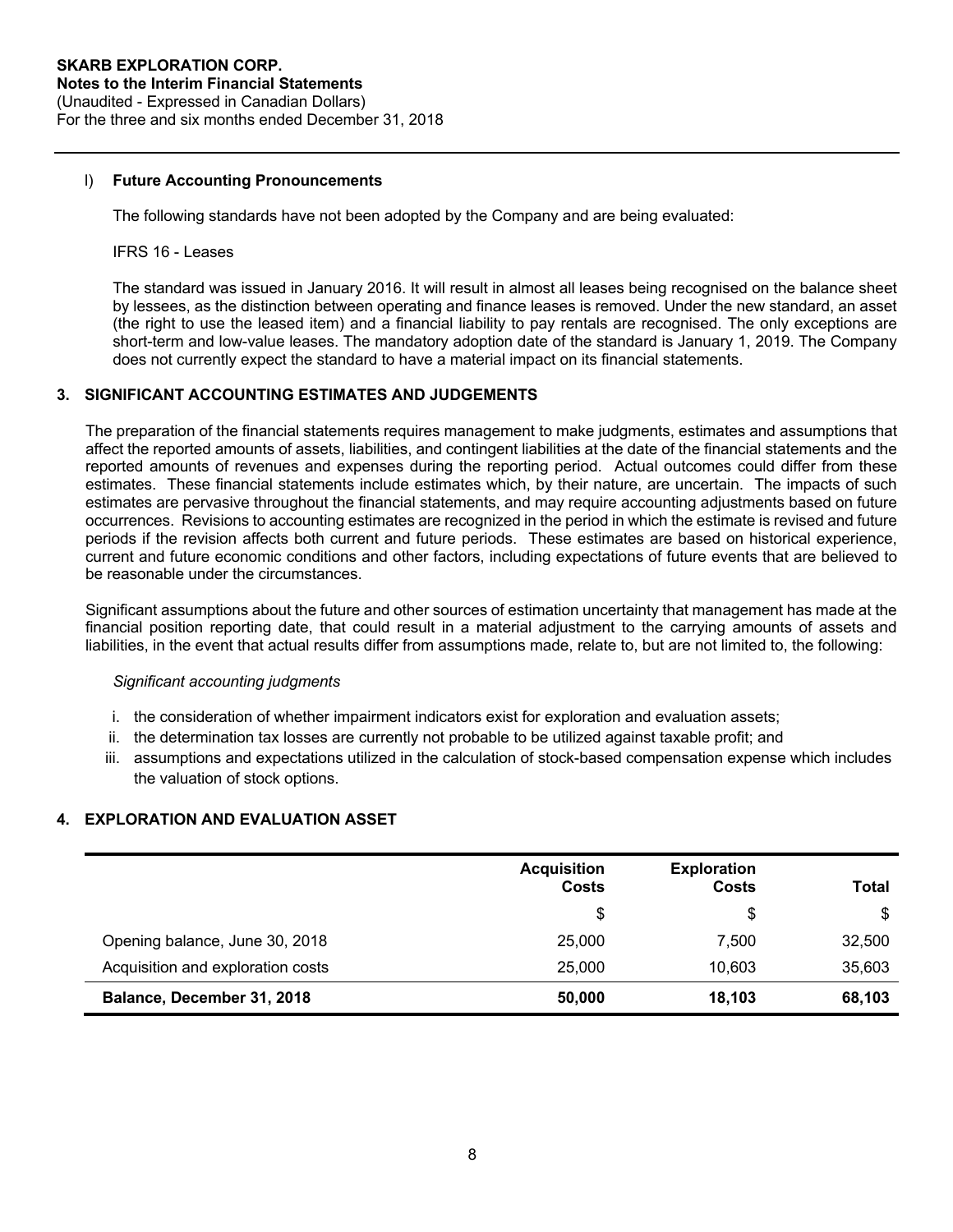### **4. EXPLORATION AND EVALUATION ASSET (continued)**

#### **RDR Gold Property**

Pursuant to an option agreement (the "Agreement") dated March 14, 2018 (the "Effective Date"), the Company was granted an option to acquire a 100% right, title and interest in and to the RDR Gold Property (the "Property") located in the Province of Quebec.

In accordance with the Agreement, the Company has the option to acquire a 100% right, title and interest in and to the Property by issuing a total of 1,550,000 common shares of the Company to the optionor, making cash payments totaling \$50,000, and incurring a total of \$1,000,000 in exploration expenditures as follows:

|                                                                                                    | Common<br><b>Shares</b> | Cash   | <b>Exploration</b><br><b>Expenditures</b> |
|----------------------------------------------------------------------------------------------------|-------------------------|--------|-------------------------------------------|
|                                                                                                    |                         | S      | S                                         |
| Upon execution of the Agreement (paid)                                                             |                         | 25,000 |                                           |
| Upon listing of the Company's common shares<br>on the Canadian Securities Exchange (the "Listing") | 300,000                 |        |                                           |
| On or before 14 months after the Effective Date                                                    | 500,000                 |        | 250,000                                   |
| On or before 28 months after the Effective Date                                                    | 750.000                 | 25,000 | 750.000                                   |

The optionor retains a 1% Gross Overriding Royalty ("GORR") on the Property. The Company has the right to purchase the first ½% of the GORR for \$1,000,000 at any time.

In addition, as the Listing Date is later than September 1, 2018, the Company was required to pay optionor an additional \$25,000 in cash. The Company made this payment on September 18, 2018.

### **5. SHARE CAPITAL**

#### a) **Authorized Capital:**

Unlimited number of common shares with no par value.

#### **Issued:**

|                                                            | Number of<br>common shares | Nominal value of<br>common shares |
|------------------------------------------------------------|----------------------------|-----------------------------------|
|                                                            |                            | \$                                |
| March 6, 2018 (date of incorporation) at \$0.005 per share | 5,400,000                  | 27,000                            |
| May 10, 2018 at \$0.02 per share                           | 6.900.000                  | 138,000                           |
| May 25, 2018 at \$0.02 per share                           | 7,750,000                  | 155,000                           |
| June 29, 2018 at \$0.05 per share                          | 1.300.000                  | 65,000                            |
| December 1, 2018, Special warrants conversion              | 1.401.500                  | 140.150                           |
| December 10, 2018, Repurchase of shares                    | (5,400,000)                | (27,000)                          |
| Balance, December 31, 2018                                 | 17,351,500                 | 498,150                           |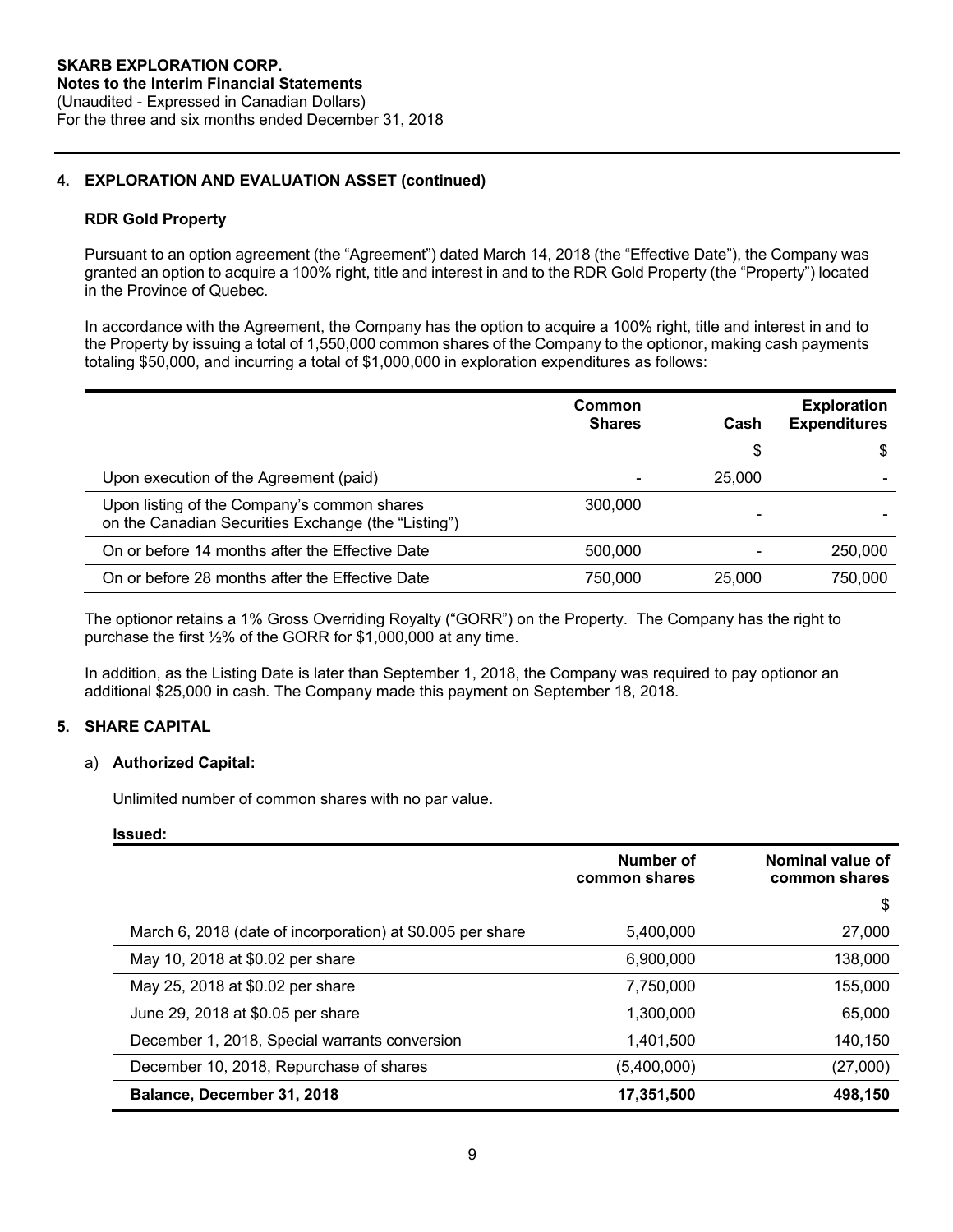#### b) **Shares**

On December 10, 2018, the Company repurchased 5,400,000 Common Shares, which were issued on March 6, 2018, from related parties of the Company in exchange for the issuance of two promissory notes (Note 9).

#### c) **Stock options**

On July 5, 2018, the Company implemented a share option plan (the "**Plan**"). The purposes of the Plan are to (a) support the achievement of the Company's performance objectives and (b) ensure that interests of key persons are aligned with the success of the Company. On July 9, 2018, the Company granted (a) 100,000 options to acquire Common Shares to its Chief Financial Officer and Director Ota Hally, and (b) 75,000 options to acquire Common Shares to its Director and Chair of Audit Committee Louis Archambeault. The options granted have an exercise price of \$0.10 and expire 10 years from the grant date and vest annually in four equal tranches starting on the first anniversary from the grant date. At December 31, 2018, the Company had granted 175,000 stock options. No options were vested as at December 31, 2018.

The stock options were accounted for at their fair value determined by the Black-Scholes option pricing model based on the vesting period and on the assumption that follow: Average expected life, 2.5 years; Forfeiture rate, NIL; Volatility, 46%, and risk free rate, 1.5%. The full grant value of \$5,075 is expensed over the expected life of the options, during the three month period ended December 31, 2018. The Company recognized \$1,154 of stock based compensation expense.

#### d) **Special warrants**

On July 30, 2018, the Company closed an offering of 1,401,500 special warrants for net proceeds of \$140,150. The Company's directors passed a resolution on July 12, 2018 for the Company to complete an Initial Public Offering on the Canadian Securities Exchange. On August 1, 2018, the Company filed a preliminary long form prospectus (the "Prospectus") for purposes of completing an initial public offering (the "Offering") of 1,401,500 Common Shares upon the automatic conversion of the Special Warrants of the Company. On December 1, 2018, 1,401,500 Common Shares were issued upon the automatic conversion of the Special Warrants of the Company.

#### **6. RELATED PARTY TRANSACTIONS**

Key management personnel include those persons having authority and responsibility for planning, directing and controlling the activities of the Company as a whole. The Company has determined that key management personnel consists of executive and non-executive members of the Company's Board of Directors and corporate officers.

During the period ended December 31, 2018, no common shares were issued to related parties and 2,000 Special Warrants were purchased by persons who are considered related parties of the Company.

Remuneration of \$1,154 attributable to key management personnel for the period ended December 31, 2018 related to share-based compensation (Note 5).

The Company implemented a share option plan and granted share options to an officer and a director of the Company, see Note 5.

The Company repurchased shares from related parties on December 10, 2018 (Notes 5 & 9).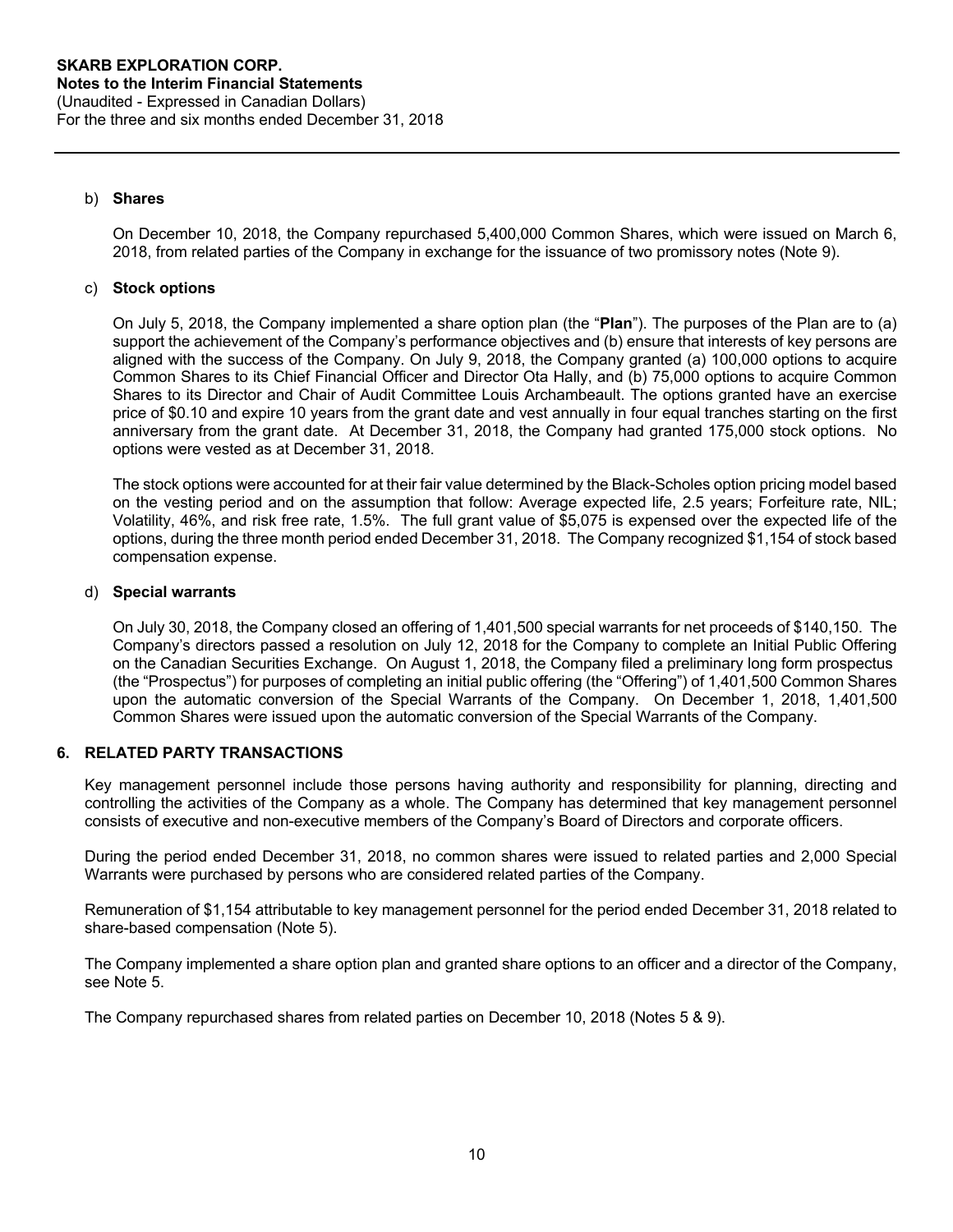#### **7. CAPITAL MANAGEMENT**

The Company's capital consists of share capital, special warrants and option reserve. The Company manages its capital structure and makes adjustments to it, based on the funds available to the Company, in order to support exploration. The Board of Directors does not impose quantitative return on capital criteria for management, but rather relies on the expertise of the Company's management to sustain the future development of the business.

In the management of capital, the Company considers all types equity and is dependent on third party financing, whether through debt, equity, or other means. Although the Company has been successful in raising funds to date, there is no assurance that the Company will be successful in obtaining required financing in the future or that such financing will be available on terms acceptable to the Company.

Management reviews its capital management approach on an on-going basis and believes that this approach, given the relative size of the Company, is reasonable. The Company is not subject to externally imposed capital requirements.

#### **8. FINANCIAL INSTRUMENTS**

#### a) **Fair Value**

The fair value of the Company's financial instruments approximates their carrying value as at December 31, 2018 because of the demand nature or short-term maturity of these instruments.

#### a) **Financial Risk Management Objectives and Policies**

The Company's financial instruments consist of cash and accounts payable. The risks associated with these financial instruments and the policies on how to mitigate these risks are set out below. Management manages and monitors these exposures to ensure appropriate measures are implemented on a timely and effective manner.

#### i) **Credit Risk**

Credit risk is the risk that one party to a financial instrument will fail to discharge an obligation and cause the other party to incur a financial loss. As at December 31, 2018, the Company has cash on deposit with a large Canadian bank. Management believes the risk of loss to be remote.

#### ii) **Liquidity Risk**

Liquidity risk is the risk that an entity will encounter difficulty in raising funds to meet its obligations under financial instruments. The Company manages liquidity risk by maintaining sufficient cash balances. Liquidity requirements are managed based on expected cash flows to ensure that there is sufficient capital to meet short-term obligations. As at December 31, 2018, the Company had a working capital of \$322,056 (including GST receivable), including cash of \$447,214.

#### iii) **Market Risk**

Market risk is the risk of loss that may arise from changes in market factors such as interest rates, foreign exchange rates and commodity and equity prices. The Company does not expect exchange rates, and commodity and equity prices to have a material impact to the Company.

#### iv) **Rate Risk**

Interest rate risk is the risk that the future cash flows from a financial instrument will fluctuate due to changes in market interest rates. The Company holds its cash in bank accounts that earn variable interest rates.